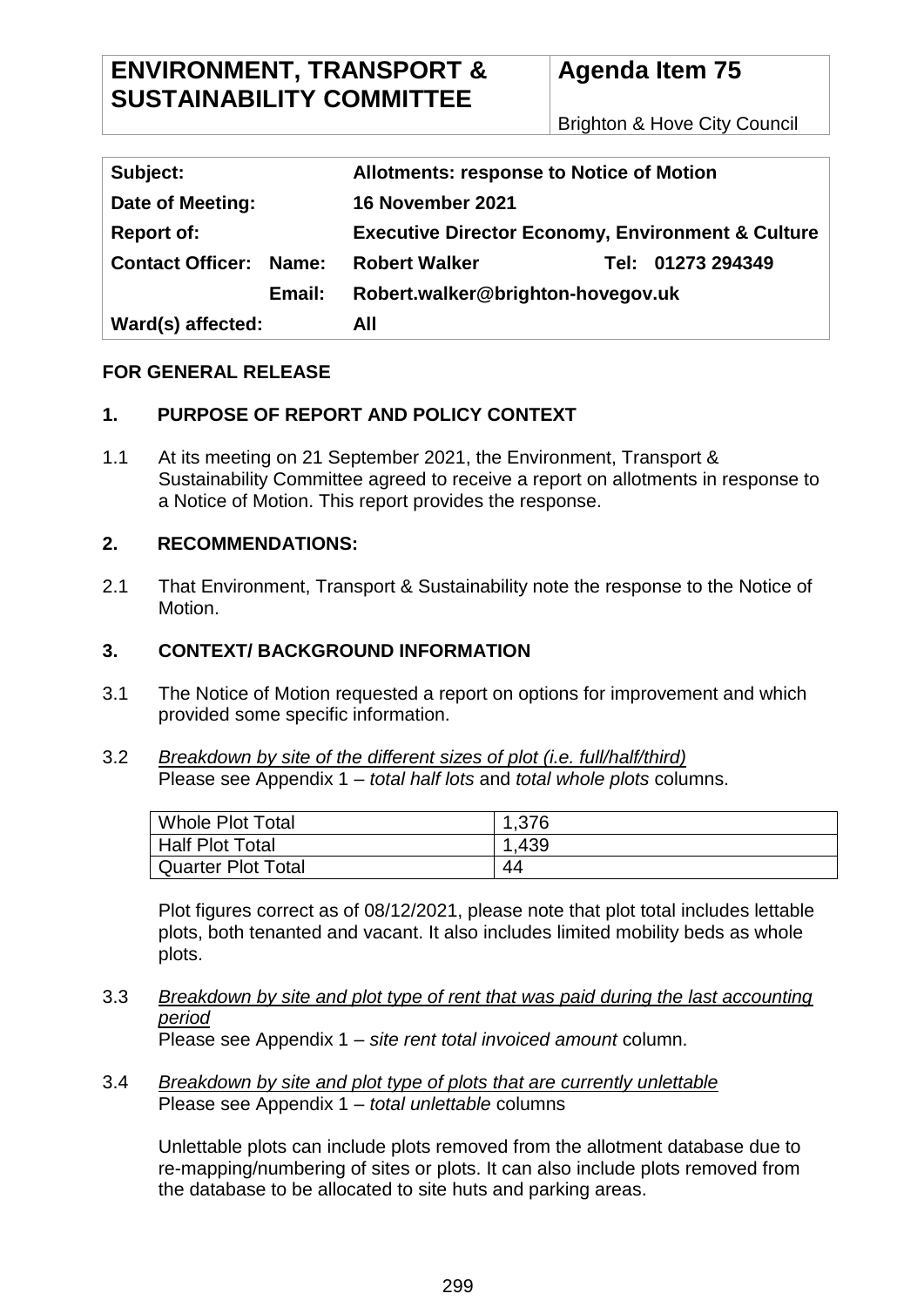A smaller number of unlettable plots are caused by excessive shade or other mitigating environmental factors, these are managed for wildlife, used as storage for materials or planted as orchards.

#### 3.5 *Breakdown by year of the number of people who have joined the allotment waiting list and paid the £17 charge, and how the funds have subsequently been spent*

| 0.0011         |                    |                                        |                   |
|----------------|--------------------|----------------------------------------|-------------------|
| Financial year | Administration fee | Number of allotment<br>applicants paid | Total amount paid |
| 2017/18        | £16                | 144                                    | £2,304            |
| 2018/19        | £16                | 393                                    | £6,288            |
| 2019/20        | £16/£16.90         | 466                                    | £7,692.80         |
| 2020/21        | £16.90/£17.20      | 853                                    | £14,461.50        |

The spend of this money is not separately accounted for

3.6 *Breakdown of the resources that are allocated to the Allotment Service*

The budget for the Allotment Service within Cityparks is -£20,800. This budget covers an Allotment Officer, and an Administrator, two maintenance posts, one van, a range of power tools and materials. This excludes water supply and any other central costs such as billing. Water costs are typically between £30 and £40 thousand but for reasons which are expanded upon in 3.10 no up to date figures are available. Additional funding also comes from planning gain for site improvements and Property Services Planned Maintenance Budget for water infrastructure projects. The detail of Cityparks budget is shown below.

| Budget area                         | Budget $(E)$ |
|-------------------------------------|--------------|
| <b>Direct Employees</b>             | 94,610       |
| <b>Indirect Employees</b>           | 390          |
| <b>Premises Related</b>             | 3,470        |
| <b>Supplies and Services</b>        | 17,080       |
| <b>Third Party Payments</b>         | 3,650        |
| <b>Other Grants Reimbursements</b>  | $-6,000$     |
| <b>Customer and Client Receipts</b> | $-134,000$   |
| <b>Allotments Total</b>             | $-20,800$    |

#### 3.7 *Breakdown of annual expenditure by site* Expenditure by site is not recorded.

## 3.8 *Description of the role of Allotments Officer*

The Allotment Officer is one role within the Allotment Service. The role of the Officer and the wider team is to:

- 1. Oversee the maintenance, lettings, waiting lists and rule enforcement (including termination of tenancies) across the city's 37 allotment sites.
- 2. Programme and deliver allotment maintenance requirements.
- 3. Maintain and update the Allotment Service database of 8000 tenants and applicants' personal details and ensure this information is stored and handled in compliance with GDPR legislation, accurately recorded and shared with the council's finance team to ensure tenants' invoices are correctly issued.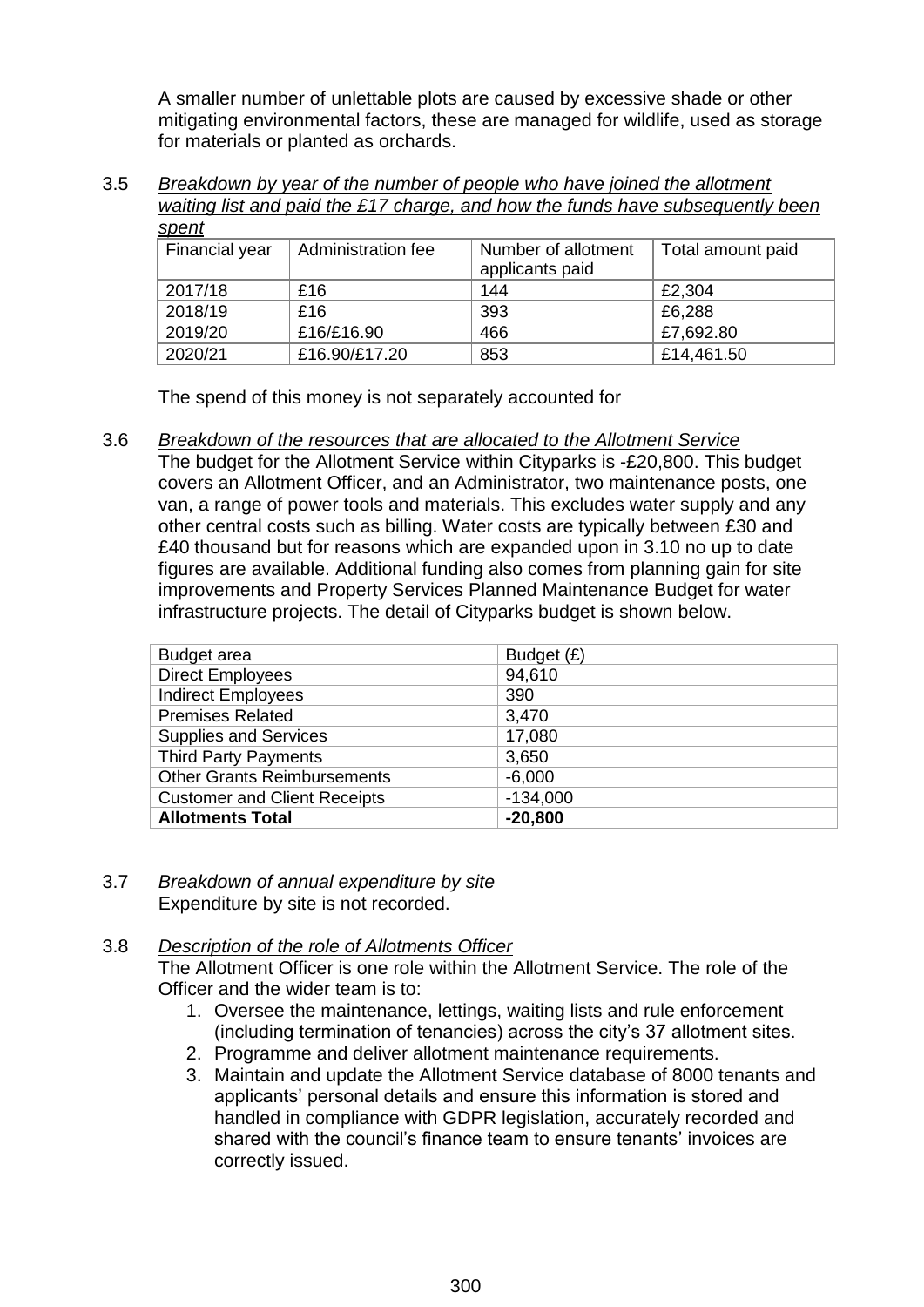- 4. Develop, support and manage the Volunteer Site Representative network, which is essential for the allocation of plots and reporting any site or tenancy issues.
- 5. Develop strategy, policy and procedures for the Brighton & Hove Allotments Service through delivery of the Allotments Strategy 2014- 2024).
- 6. Oversee, monitor and report on delivery of projects that contribute towards delivering the Allotments Service and Allotment Strategy (including collaborations with other teams in the council and external partners & funding applications).
- 7. Work within the Allotments Service budget and budgets provided by Section 106 contributions and the Community Infrastructure Levy, for the delivery of the allotment site improvements.
- 8. Instruct contractors in respect of allotment site works, arrange invoicing and approve completed works within constraints of the Allotments Service budget.
- 9. Respond to and investigate complaints and enquiries from members of the public, landowners, other departments, alongside providing professional advice and guidance.
- 10.Ensure complaints, enquiries, appeals, FOIs, SARs, police requests, and councillor enquiries etc are responded to.
- 11.Inspect every plot in the city at least three times throughout the growing season and issue notices regarding any breaches of tenancy agreements and subsequently follow these up to either ensure compliance with current allotment rules, resolve any appeals, or enact terminations of tenancies that may result from this process.
- 12.Maintain the Allotments Service web pages and ensure that all information provided, and the online application processes and forms, are kept up to date.
- 13.Maintain up-to-date knowledge of legal aspects and best practice in delivery of allotment provision through professional membership of the National Allotment Society. As the only Allotments Officer in the council, the post holder will be called on to give specialist technical advice and guidance on allotments and service policy issues to senior managers and councillors.

#### 3.9 *Detail on which recommendations in the Allotment Strategy have been implemented and which remaining outstanding* Please see Appendix 2 – Allotment Strategy Action Plan Update.

Please note, there were 82 actions in the original strategy action plan. These have subsequently been refined which involved amalgamating some actions and removing repetition. Presently, there are 25 actions outstanding, which are detailed first in Appendix 2. Those completed appear later in the document.

## 3.10 *Estimate by site of annual cost of water leaks*

Data and costs pertaining to water leaks are not available. Appendix 1 – *water usage* column – provides the direct reading water usage from January 2018 for 12 months. Further water readings are to be taken at the end of October.

We were able to monitor water consumption approximately through automatic meter readers many of these have now failed and not been replaced. The billing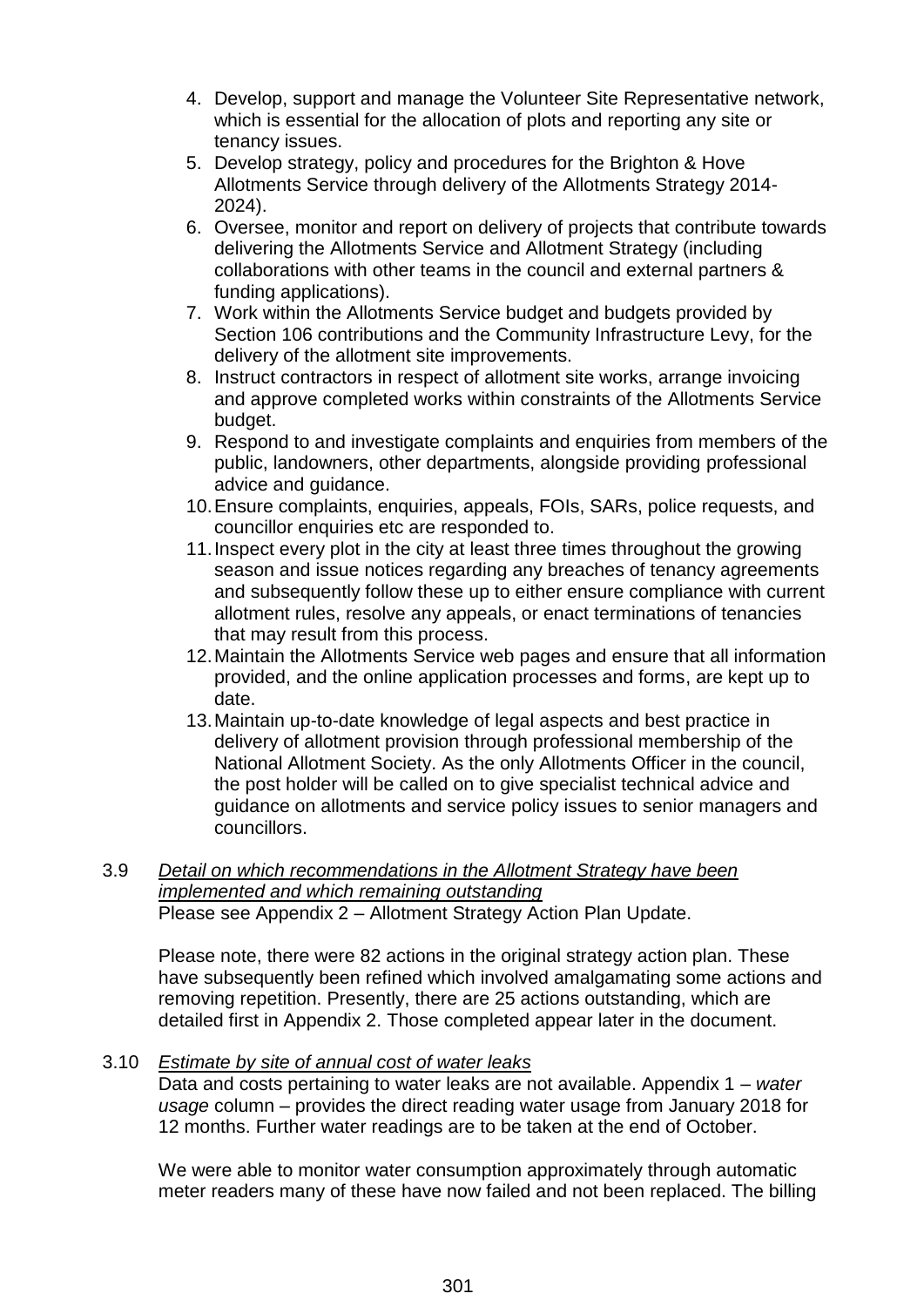information coming from the supplier does not accurately reflect a year's use. When we are able to appoint to the vacant posts we will return to the previously used method of working consumption ourselves from manual meter readings.

The next major water infrastructure replacement is planned for Weald Allotments partially funded by a £25K allocation from planned maintenance budget. Larkhill and Racehill Allotments have water improvement requirements identified.

#### 3.11 *Detail on when and why regular joint liaison meetings between Allotments Service staff, BHAF and other key stakeholders stopped*

Meetings between allotment staff the Brighton & Hove Allotment Federation (BHAF) have not been consistent. The Allotment Project Officer now has regular meetings with the Committee, but prior to this, meetings with the Allotment Federation Committee were not regular. More recently this has been partially down to time pressures caused by low levels of staffing during the pandemic but as officers have found these meetings unproductive they have only happened when requested by BHAF. The last meeting between the allotment officer and BHAF was on the 13-3-19.

There are three different types of meeting attended by council staff and BHAF members, listed below, as well as allotment association meetings and AGMs. Liaison and Forum meetings happened regularly up until COVID, Strategy meetings have recently restarted in preparation for the strategy review:

- Liaison Group meetings between the BHAF Committee and council Allotments Service to discuss what is happening within the Allotments Service and raise issues of importance to allotment tenants.The last liaison meeting with BHAF members was 13/03/19.
- Allotment Forum Meetings, which have replaced the previous Site Rep meetings, are held three times a year. They provide a platform for Site Reps to engage with each other and the council. The meetings seek to engage with plot holders and gather the views of other stakeholders, voluntary and community groups and people on the waiting list. Any issues arising from Forum discussions lead to future liaison meetings to address these issues.
- Strategy Meetings take place amongst council staff to undertake regular discussions and analysis of the data gathered from plot holder consultation, as part of the delivery of the Allotment Strategy.
- 3.12 *Total amount that has been raised by voluntary donations from plot holders.*

As at 12/07/2021, the following donations have been made:

| Year    | <b>Donation Amounts</b> |
|---------|-------------------------|
| 2020/21 | £6507.35                |
| 2019/20 | £4829.48                |
| 2018/19 | £6245                   |

## **4. Options for improvement**

4.1 Appointing to the current vacant posts within the service will improve the service to plot holders.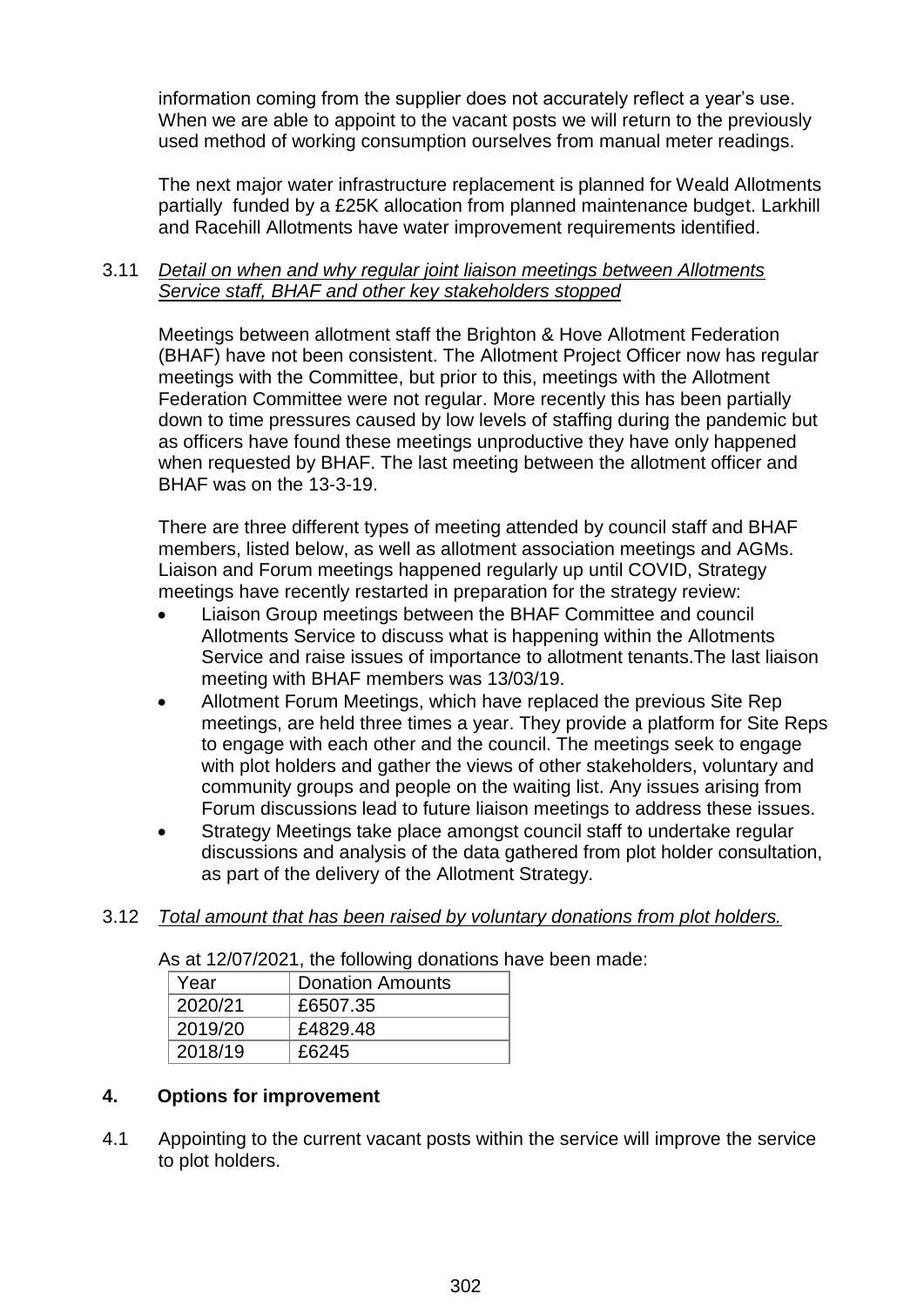- 4.2 The strategy review also has the potential to improve the service as will setting out clearly defined roles and the relationship between BHAF and the council
- 4.3 Providing office accommodation for Cityparks also has the potential to improve the service.

## **5. ANALYSIS & CONSIDERATION OF ANY ALTERNATIVE OPTIONS**

 Options for running the service in a different manner were considered as part of the creation of the allotment strategy this is scheduled to be reviewed in 2024

## **6. COMMUNITY ENGAGEMENT & CONSULTATION**

- 6.1 There has been no community engagement and consultation on this Notice of Motion however there was extensive consultation on the Allotment Strategy and Open Spaces Strategy.
- 6.2 The Allotment Strategy 2014-2024 was built with a commitment to being led by the allotment community, with significant consultation and engagement built into the process. This included:
	- Two very detailed surveys of plot holders (808), community lots (9) and of people on the waiting list at the time (901) – which between them gathered over 1700 responses and generated an enormous wealth of information and opinion
	- A consultation event with over 50 attendees
	- A facilitated focus group with 12 site representatives
	- Interviews with key council staff
- 6.3 Allotments are a key feature within the Open Spaces Strategy. This Strategy was subject to significant consultation as part of the Big Conversation, which had 3542 responses to the questionnaire. This engagement included:
	- Working with Community Works to reach out to their membership of 450 third sector groups including: disability, special needs, the elderly and those less able to access the internet
	- Visiting Whitehawk Library and health hub to speak to a disability / specialist group to complete a response with their service users
	- Sending flyers to every school in the city
	- Distributing 6000 leaflets via the Friends of Parks groups and community groups
	- Displaying posters in the city's main parks
	- Publishing tweets and Facebook posts
	- Advertising in community newsletters

# **6. CONCLUSION**

6.1 This report provides Members with a response to a Notice of Motion.

## **7. FINANCIAL & OTHER IMPLICATIONS:**

Financial Implications: